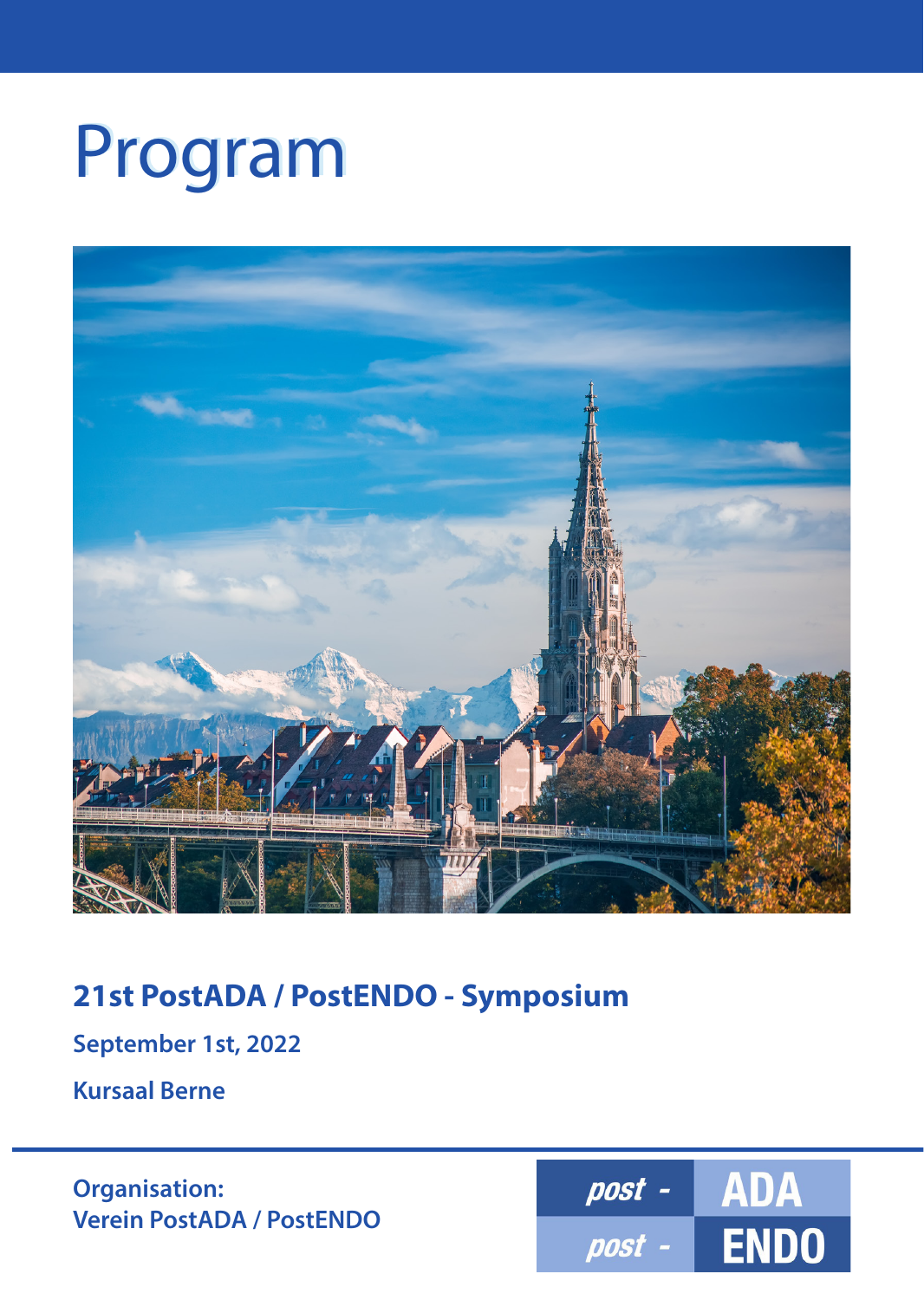## **PostADA / PostENDO**

**Dear colleagues and friends**

**It is with great pleasure that we welcome you to the 21th postADA / postENDO - Symposium, which will take place this year in the Kongresszentrum Kursaal in Bern –on site hopefully!**

**After 20 meetings successfully organized by Peter Diem and François Pralong, Giacomo Gastaldi (Geneva) and myself have taken over the task to organize this event. As before half a day will be devoted to topics related to the ADA Congress and half a day to the ENDO Congress. However, in order to promote younger endocrinologists, senior Swiss endocrinologists were asked to suggest a junior member of his/ her division and to coach him for the presentation of a given topic. In addition, at the end of each half day the contributions of members of the SGED/SSED at the ENDO and ADA are summarized by the organizers.** 

**As usual the presentations will be held in German or French with simultaneous translation into the other language.**

**We hope that you find these slight modifications interesting and looking forward to seeing you in Bern**

**Prof. Dr. med. et phil. Emanuel Christ Dr. med. Giacomo Gastaldi Basle** Geneva **Basic Contract Contract Contract Contract Contract Contract Contract Contract Contract Contract Contract Contract Contract Contract Contract Contract Contract Contract Contract Contract Contract Contract Co**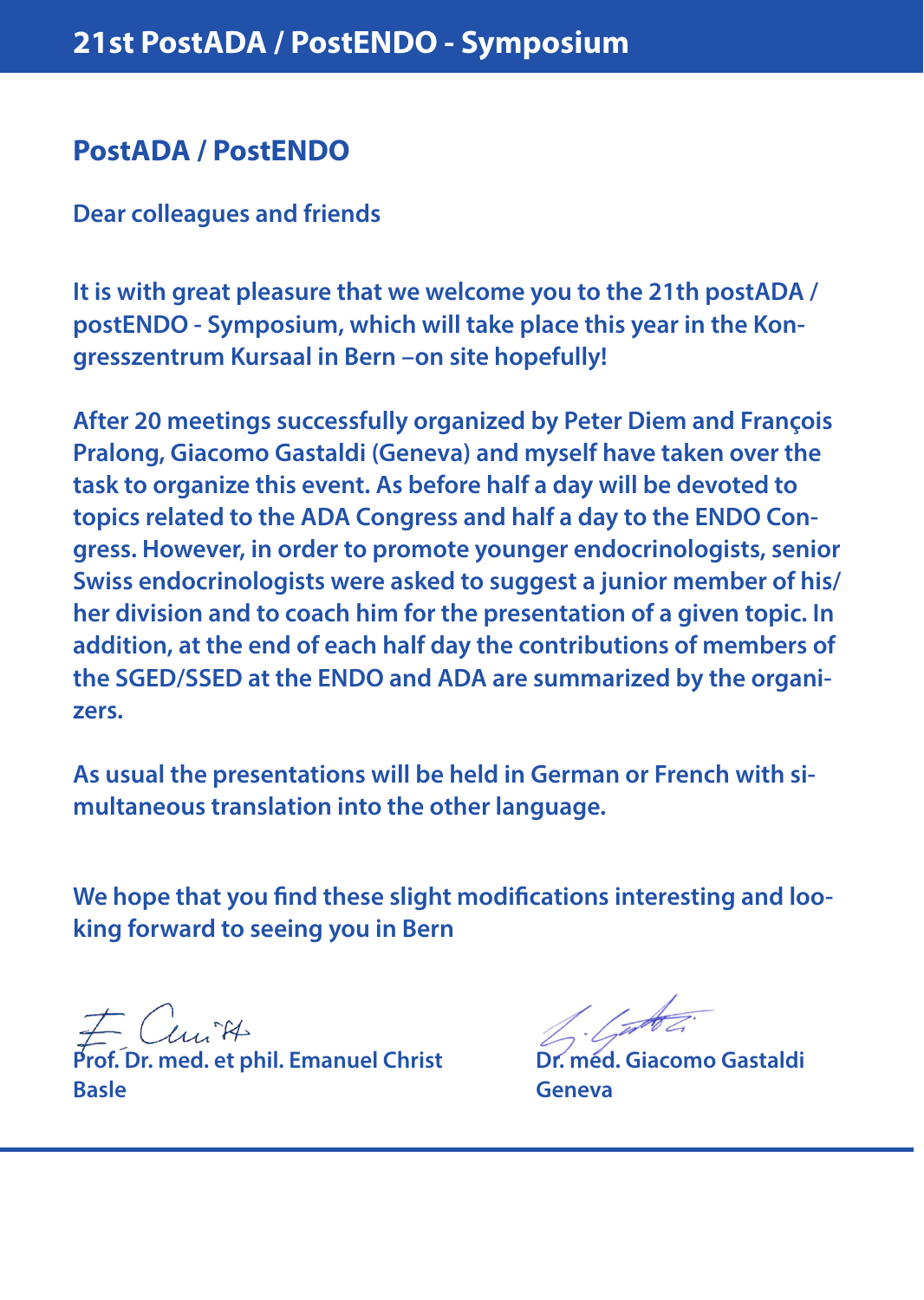## **ENDOCRINOLOGY**

Chairman: Prof. Dr. Emanuel Christ

| 09.00 - 09.10 Welcome      | Prof. Dr. Emanuel Christ                                                                                      |
|----------------------------|---------------------------------------------------------------------------------------------------------------|
|                            | 09.10 - 09.40 Obesity and Metabolism<br>Dr. Stefan Fischli / Dr. Hannah Loher, Lucerne                        |
| $09.40 - 10.10$            | <b>Pituitary</b><br>Prof. Dr. Mirjam Christ-Crain / Dr. Julie Refardt, Basle                                  |
| $10.10 - 10.40$            | <b>Thyroid</b><br>Prof. Dr. Gerasimos Sykiotis / Dr. Ilaria Giordani, Lausanne                                |
| 10.40 - 11.00 Coffee Break |                                                                                                               |
|                            | 11.00 - 11.30 Bone and Calcium Metabolism<br>Prof. Dr. Christian Meier / Dr. Claudia Maushart, Basle          |
|                            | 11.30 – 12.00 Endocrine Tumors and Adrenals<br>Prof. Dr. Felix Beuschlein / Prof. Dr. Svenja Nölting, Zurich  |
|                            | 12.00 - 12.30 Pediatric Endocrinology Post ENDO<br>Prof. Dr. Gabor Szinnai / Dr. Marie-Anne Burckhardt, Basle |
|                            | 12.30 - 12.45 SGED at the ENDO<br>Prof. Dr. Emanuel Christ, Basle                                             |
|                            | 12.45 - 13.45 Lunch at the Congress Center, Kursaal Bern                                                      |

For each presentation 5-10 minutes of discussion are included

**Credits SGED (Endocrinology): 3**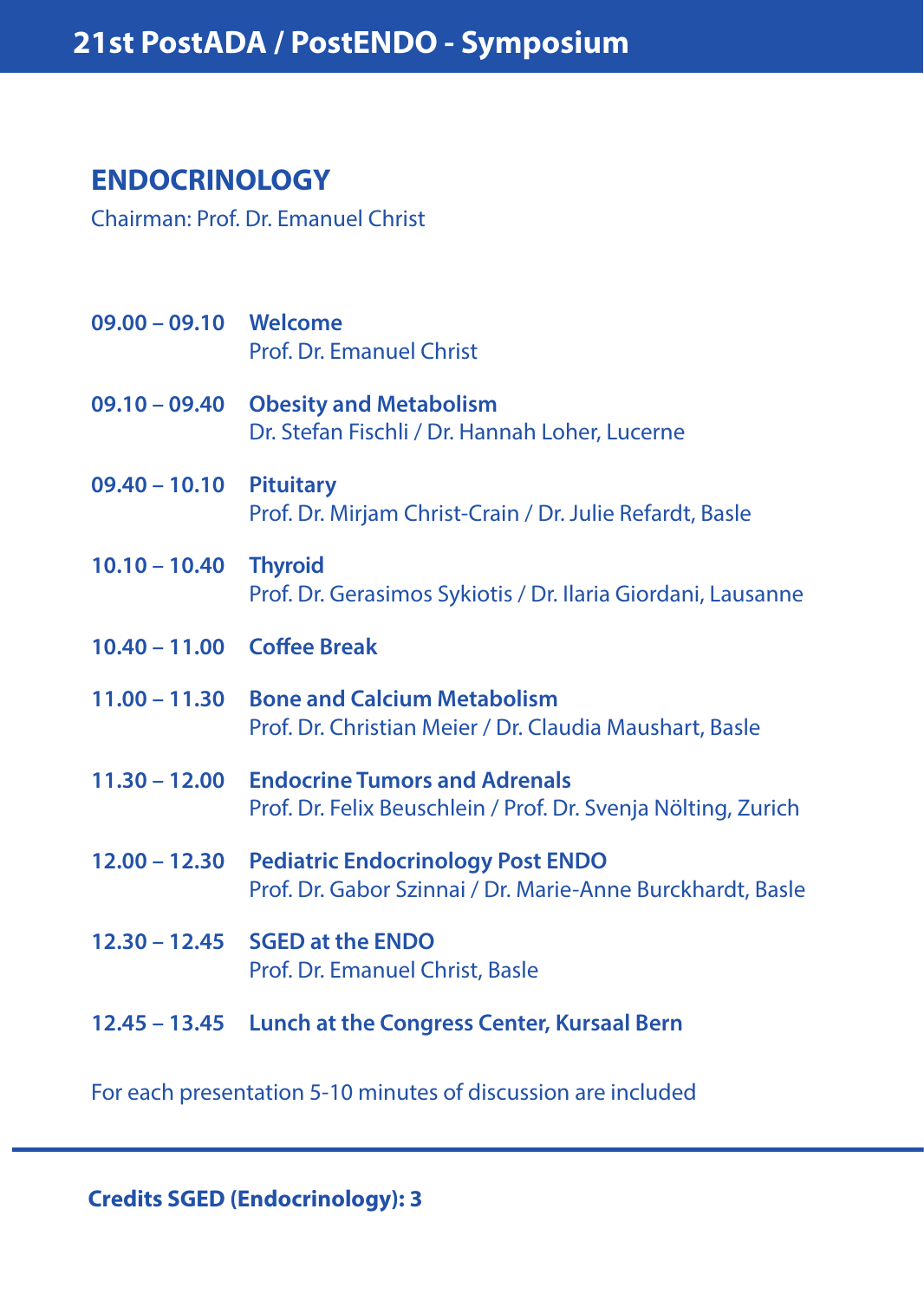# **DIABETES**

Chairman: Dr. Giacomo Gastaldi

|                            | 13.45 - 14.15 Liver Disease and Diabetes<br>Prof. Dr. François Jornayvaz / Dr. Alberto Nasce, Geneva |
|----------------------------|------------------------------------------------------------------------------------------------------|
| $14.15 - 14.45$            | <b>Therapeutics/New Technologies</b><br>Prof. Dr. Lia Bally / Dr. Vera Lehmann, Berne                |
|                            | 14.45 - 15.15 Diabetic Kidney Disease<br>PD Dr. Anne Zanchi / Dr. Christophe Kosinski, Lausanne      |
| 15.15 - 15.45 Coffee Break |                                                                                                      |
|                            | 15.45 - 16.15 Transplantation<br>Prof. Dr. Roger Lehmann / Dr. Lasse Marck, Zurich                   |
| 16.15 - 16.45 Dislipidemia | PD Dr. Stefan Bilz / Dr. Manuela Schöb, St. Gall                                                     |
| $16.45 - 17.15$            | <b>Epidemiology/Economics</b><br>Prof. Dr. Beat Müller / Dr. Katja Leitner, Aarau                    |
|                            | 17.15 - 17.30 SGED at the ADA<br>Dr. Giacomo Gastaldi, Geneva                                        |
|                            |                                                                                                      |

#### **Followed by Apéro**

For each presentation 5-10 minutes of discussion are included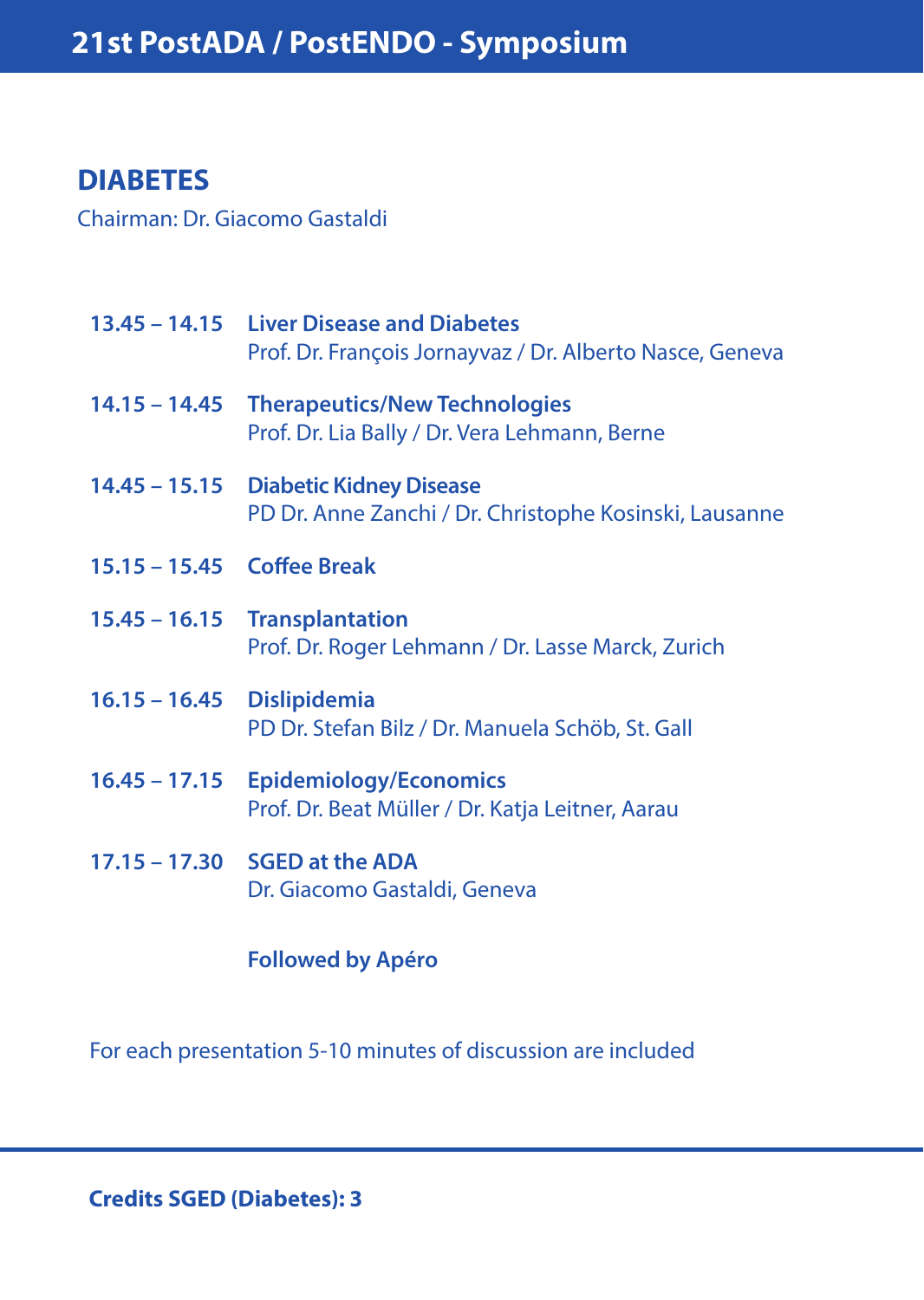#### **General Information:**



#### Registration possible until August 22, 2022

https://www.sgedssed.ch/weiter-und-fortbildung/kongresse-tagungen/post-ada-/-post-endo

**The participation fee includes:** Admission to the presentations, coffee break(s), lunch for full-day attendance.

#### **Cancellation:**

50% of the participation fee until August 17, 100% of the participation fee after August 18.

| Costs:<br>Physicians:             | full day CHF 100.00 | half day CHF 60.00 |
|-----------------------------------|---------------------|--------------------|
| Assistant physicians,<br>DFB/ERB: | full day CHF 60.00  | half day CHF 35.00 |
| Students:                         | free of charge      |                    |
|                                   |                     |                    |

Onsite registration and/or payment lead to an additional charge of CHF 10.00

Information: SGED - SSED |  $\blacksquare$  056 552 02 60 |  $\boxtimes$  office@sgedssed.ch